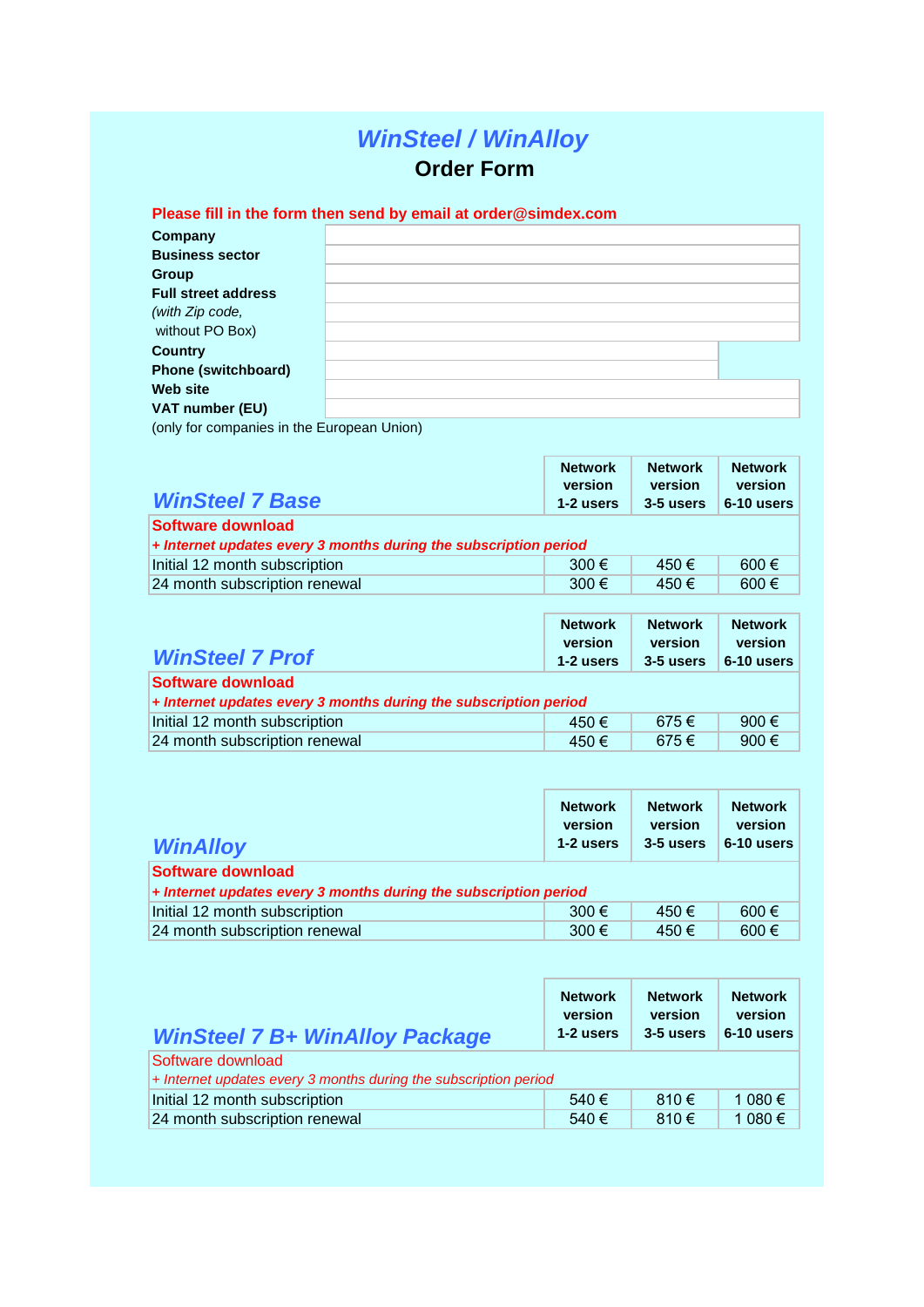**Please indicate your choice by highlighting or changing the backcolor the corresponding cell. You can also reconfirm your choice here:**

#### **VAT**

### **Countries outside the European Union: no VAT Countries in the European Union:**

19.6 % VAT - no VAT if the company VAT registration number is provided in the VAT box at the top of the form *(France: 19.6 % VAT always applies)*

#### **Payment**

*Tick the box corresponding to your choice*

| <i>rion are box</i> corresponding to your choice                                                                                                                                                                                       |                                                                                                                                                                                                                                                      |  |  |  |
|----------------------------------------------------------------------------------------------------------------------------------------------------------------------------------------------------------------------------------------|------------------------------------------------------------------------------------------------------------------------------------------------------------------------------------------------------------------------------------------------------|--|--|--|
| <b>Credit card</b><br>Type of credit card                                                                                                                                                                                              |                                                                                                                                                                                                                                                      |  |  |  |
|                                                                                                                                                                                                                                        | Visa, MasterCard, American Express)                                                                                                                                                                                                                  |  |  |  |
| Card number                                                                                                                                                                                                                            |                                                                                                                                                                                                                                                      |  |  |  |
|                                                                                                                                                                                                                                        |                                                                                                                                                                                                                                                      |  |  |  |
| <b>Expiration date</b>                                                                                                                                                                                                                 |                                                                                                                                                                                                                                                      |  |  |  |
| Cardholder's name                                                                                                                                                                                                                      |                                                                                                                                                                                                                                                      |  |  |  |
| <b>Bank Transfer</b><br>Company: Simdex Publishing<br>Bank: BNP Paribas<br>Bank code: 30004<br>Agency code: 01146<br>Account number: 00010009142<br><b>Key: 24</b><br>Swift / BIC code: BNPAFRPPVRS<br>Account name: Simdex Publishing | Bank address: 390 rue Louis Blériot - 78530 Buc - France<br>International Bank Account Number (IBAN): FR76 3000 4011 4600 0100 0914 224<br>Bank transfer charges at the expense of the issuer<br>I would like to receive a proforma invoice by email |  |  |  |

## **Contacts**

#### **Person in charge of this order**

| Mr/Mrs/Ms           |  |  |
|---------------------|--|--|
| First name          |  |  |
| Last name           |  |  |
| Position            |  |  |
| Email               |  |  |
| Phone (direct line) |  |  |

#### **Administrative contact (invoices)**

| Please fill in only if different from the person in charge of the order |  |  |  |  |  |
|-------------------------------------------------------------------------|--|--|--|--|--|
| Mr/Mrs/Ms                                                               |  |  |  |  |  |
| First name                                                              |  |  |  |  |  |
| Last name                                                               |  |  |  |  |  |
| <b>Position</b>                                                         |  |  |  |  |  |
| Email                                                                   |  |  |  |  |  |
| Phone (direct line)                                                     |  |  |  |  |  |